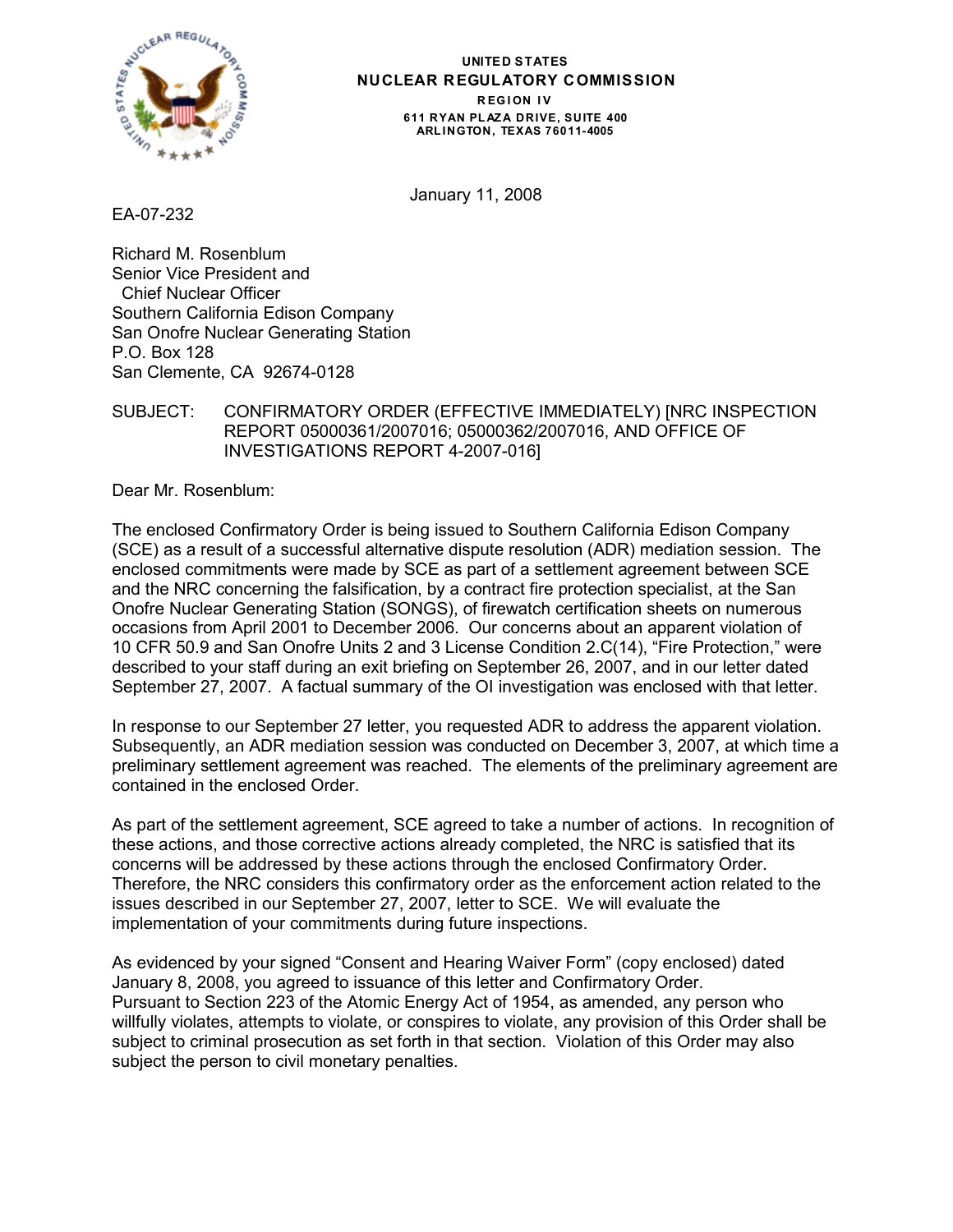Southern California Edison Company - 2 - EA-07-232

If you have any questions or comments concerning this letter, please contact Mr. Michael Vasquez, Senior Enforcement Specialist, at 817-860-8121, or Ms. Karla Fuller, Regional Counsel and Team Leader for the Allegation Coordination and Enforcement Staff, at 817-860-8271.

To the extent possible, any response you provide should not include any personal privacy, proprietary, or safeguards information so that it can be made available to the Public without redaction. A copy of this letter and its enclosures will be made available electronically for public inspection in the NRC Public Document Room or from the NRC's document system (ADAMS). ADAMS is accessible from the NRC Web site at http://www.nrc.gov/reading-rm/adams.html. The NRC will also include this letter, and the attached Confirmatory Order, at http://www.nrc.gov/about-nrc/regulatory/enforcement.html; then select **Significant Enforcement Actions**. Your response to the Confirmatory Order will be made available electronically for public inspection in the NRC Public Document Room or from the NRC's document system (ADAMS).

> Sincerely, */RA/*

Elmo E. Collins Regional Administrator

Docket Nos. 50-361, 50-362, 50-206, 72-041 License Nos. NPF-10, NPF-15, DPR-13, General License Pursuant to 10 CFR 72.210

Enclosures:

- 1. Confirmatory Order
- 2. Consent and Hearing Waiver Form

cc (w/enclosures): Chairman, Board of Supervisors County of San Diego 1600 Pacific Highway, Room 335 San Diego, CA 92101

Gary L. Nolff Assistant Director-Resources City of Riverside 3900 Main Street Riverside, CA 92522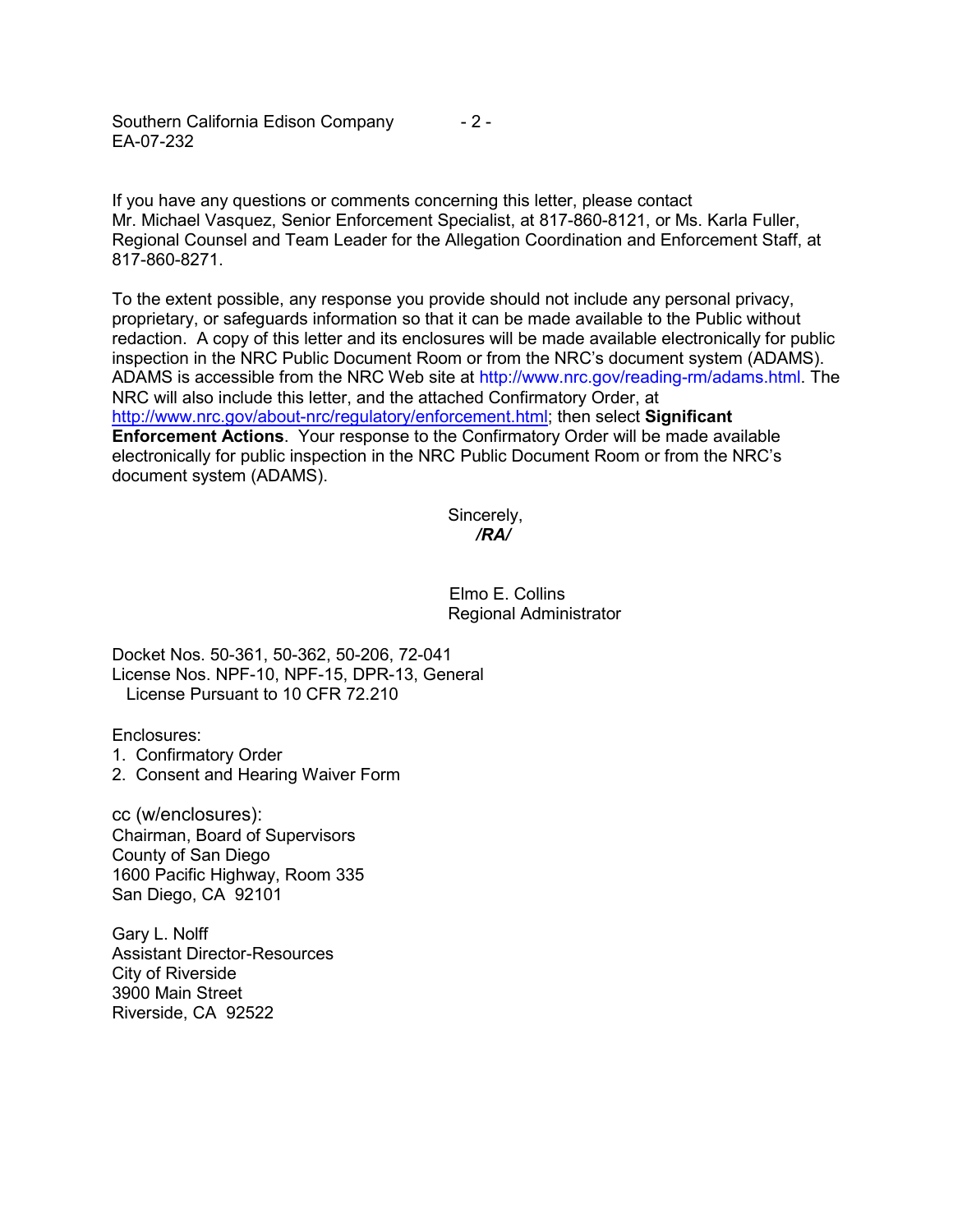Southern California Edison Company EA-07-232

Mark L. Parsons Deputy City Attorney City of Riverside 3900 Main Street Riverside, CA 92522

Dr. David Spath, Chief Division of Drinking Water and Environmental Management California Department of Health Services 850 Marina Parkway, Bldg P, 2nd Floor Richmond, CA 94804

Michael J. DeMarco San Onofre Liaison San Diego Gas & Electric Company 8315 Century Park Ct. CP21G San Diego, CA 92123-1548

Director, Radiological Health Branch State Department of Health Services P.O. Box 997414 (MS 7610) Sacramento, CA 95899-7414

Mayor City of San Clemente 100 Avenida Presidio San Clemente, CA 92672

James D. Boyd, Commissioner California Energy Commission 1516 Ninth Street (MS 34) Sacramento, CA 95814

Douglas K. Porter, Esq. Southern California Edison Company 2244 Walnut Grove Avenue Rosemead, CA 91770

Mr. Ross T. Ridenoure Southern California Edison Company San Onofre Nuclear Generating Station P.O. Box 128 San Clemente, CA 92674-0128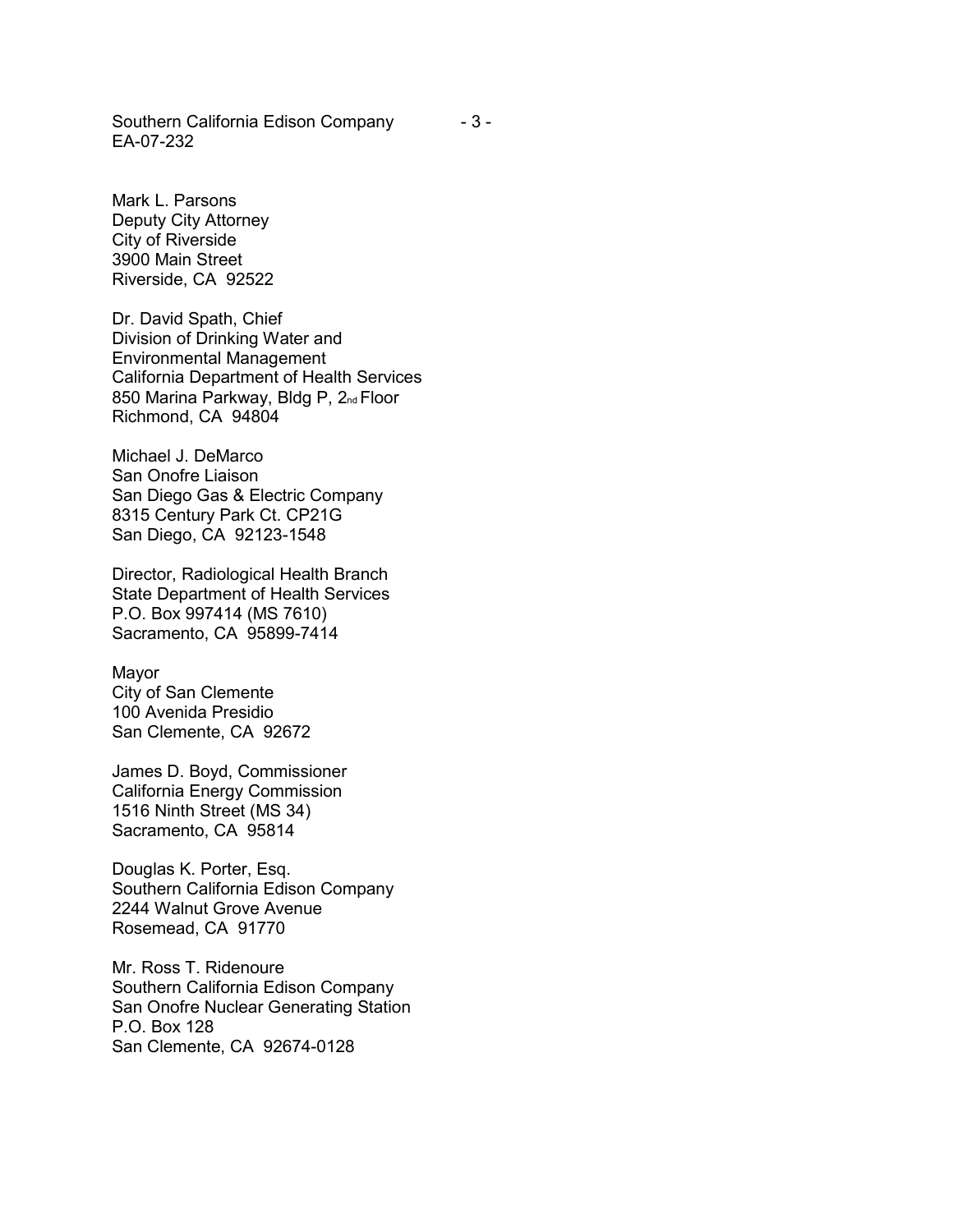Southern California Edison Company EA-07-232

A. Edward Scherer Southern California Edison Company San Onofre Nuclear Generating Station P.O. Box 128 San Clemente, CA 92674-0128

Mr. Steve Hsu Department of Health Services Radiologic Health Branch MS 7610, P.O. Box 997414 Sacramento, CA 95899-7414

Mr. James T. Reilly Southern California Edison Company San Onofre Nuclear Generating Station P.O. Box 128 San Clemente, CA 92674-0128

Mr. Thomas Poindexter Morgan, Lewis, Bockius LLP 1111 Pennsylvania Ave. NW Washington, DC 20004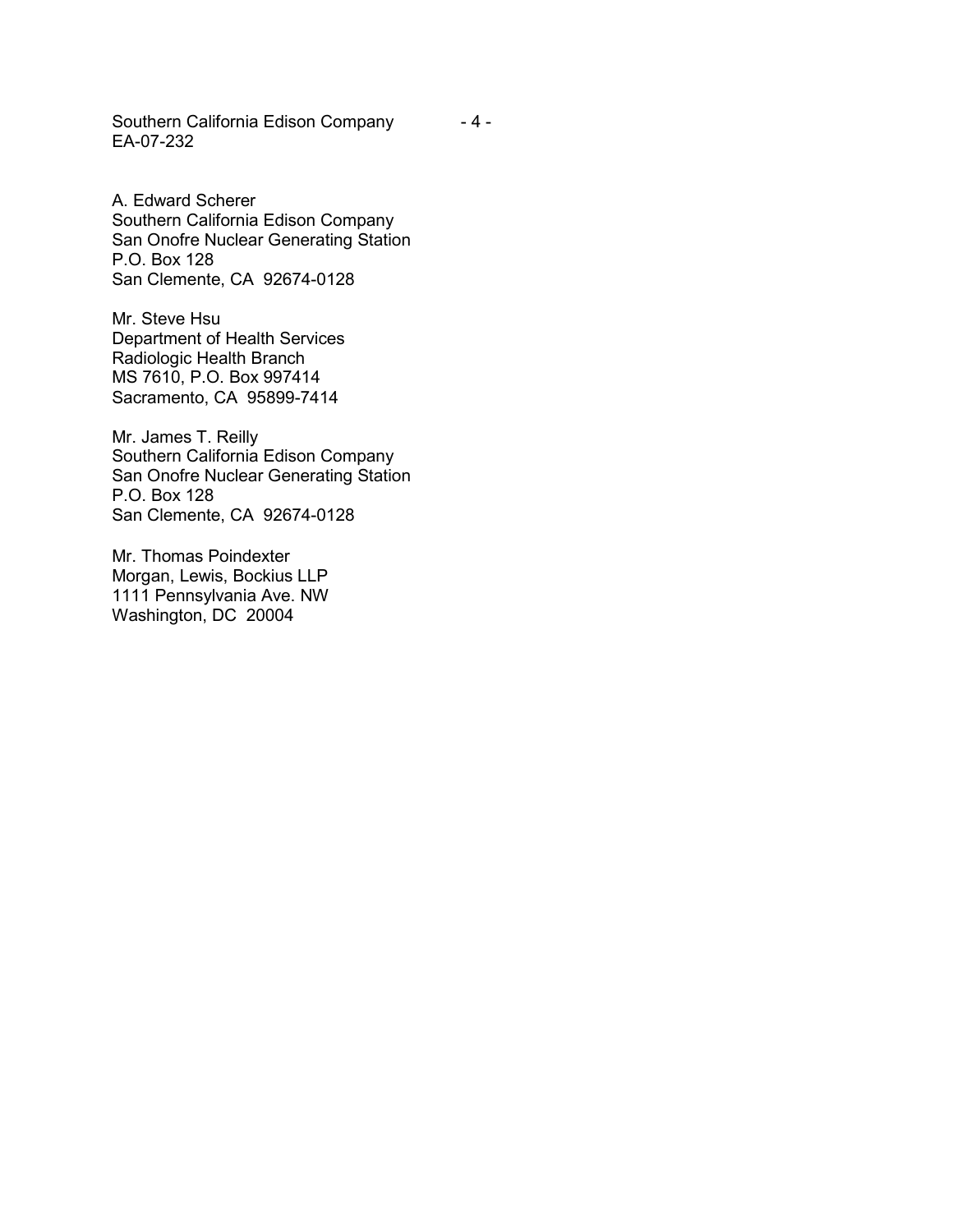Southern California Edison Company EA-07-232

#### **DISTRIBUTION:**

| <b>RIDSSECYMAILCENTER</b> | <b>RIDSOCAMAILCENTER</b> |
|---------------------------|--------------------------|
| <b>RIDSEDOMAILCENTER</b>  | <b>RIDSOEMAILCENTER</b>  |
| <b>RIDSOGCMAILCENTER</b>  | <b>RIDSNMSSIMNS</b>      |
| <b>RIDSNMSSOD</b>         | <b>RIDSOPAMAIL</b>       |
| <b>RIDSOIMAILCENTER</b>   | <b>RIDSOIGMAILCENTER</b> |
| <b>RIDSOCFOMAILCENTER</b> | RIDSRGN1MAILCENTER       |
| RIDSRGN2MAILCENTER        | RIDSRGN3MAILCENTER       |
| <b>OEWEB</b>              |                          |

via e-mail: MCMaier GMVasquez NO'Keefe R4ALLEGATION EECollins NHilton, OE TPGwynn VLDricks JCai, OE KSFuller WAMaier RJCaniano ATHowell T Vegel DDChamberlain MSHerrera **MSHerrera** JAClark RArrighi<br>DWhite, OI LJSmith LDWert DWhite, OI LJSmith BJones, OGC MAAshley, NRR DBSpitzberg **JEWhitten** 

## SUNSI Review Completed: ALF ADAMS: Yes Initials: ALF Publicly Available □Non-Publicly Available □ Sensitive Non-Sensitive

S:\RAS\ACES\ENFORCEMENT\EA CASES - OPEN\SONGS\_ADR\_Deliberate Firewatch 2007\ADR Stuff \Confirmatory Order\DRAFT-Conf\_Order-SONGS-Firewatch.doc

| ACES:SES    | D:DRS          | D:DRP              | ACES:RC            |  |
|-------------|----------------|--------------------|--------------------|--|
| GMVasquez   | D Chamberlain  | A Howell           | <b>K</b> Fuller    |  |
| <b>VRA/</b> | /RA/           | /RA/               | /RA/               |  |
| 12/12/07    | 12/12/07       | 12/13/07           | 12/15/07           |  |
| <b>NRR</b>  | <b>OGC</b>     | D:OE               | <b>IRA</b>         |  |
| J Wiggins   | <b>B</b> Jones | <b>C</b> Carpenter | <b>E</b> Collins   |  |
| <b>VRA/</b> | J Martin for   | /RA/               | /RA/               |  |
|             | w/comments     |                    |                    |  |
| 12/20/07    | 12/20/07       | 1/04/07            | 12/17/07 & 1/10/08 |  |

OFFICIAL RECORD COPY T=Telephone E=E-mail F=Fax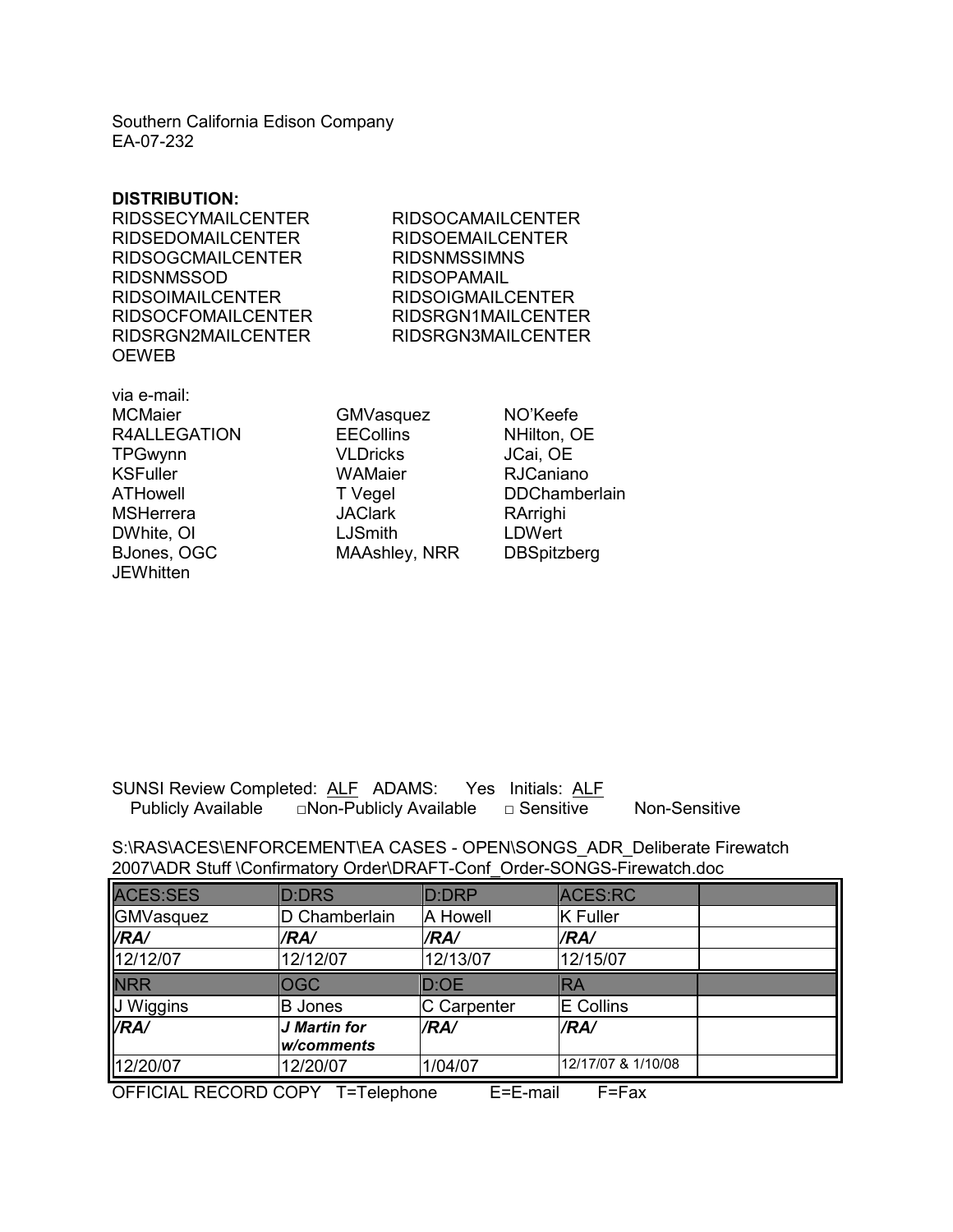### UNITED STATES OF AMERICA NUCLEAR REGULATORY COMMISSION

In the Matter of (1)

Southern California Edison Company (Southern California Edison Company (Southern 2006, 72-041)<br>
San Onofre Nuclear Generating Station (Southern 2006) (Southern 2006, NPF-10, NPF-15 San Onofre Nuclear Generating Station (1)

 ) Docket Nos. 50-361, 50-362, ) DPR-13, General License ) Pursuant to 10 CFR 72.210 ) EA-07-232

## CONFIRMATORY ORDER (EFFECTIVE IMMEDIATELY)

Southern California Edison Company (SCE or Licensee) is the holder of reactor operating licenses, License Nos. NPF-10 and NPF-15, issued by the Nuclear Regulatory Commission (NRC or Commission), pursuant to 10 CFR Part 50, on September 07, 1982, and September 16, 1983, respectively. The licenses authorize the operation of San Onofre Nuclear Generating Station (SONGS) Units 2 and 3, respectively, in accordance with conditions specified therein. In addition, SCE is the holder of License No. DPR-13, which authorizes decommissioning of its Unit 1 facility; and SCE is the holder of a General License Pursuant to 10 CFR 72.210, which authorizes the storage of spent fuel in an independent spent fuel storage installation. These facilities are located on the Licensee's site in San Clemente, CA. This Confirmatory Order is the result of an agreement reached during an alternative dispute resolution (ADR) mediation session conducted on December 3, 2007.

II

On January 9, 2007, the NRC Office of Investigations (OI) began an investigation (OI No. 4-2007-016) at SONGS. As a result of the staff's review of the information, the NRC was concerned that a qualified contract fire protection specialist appeared to have engaged in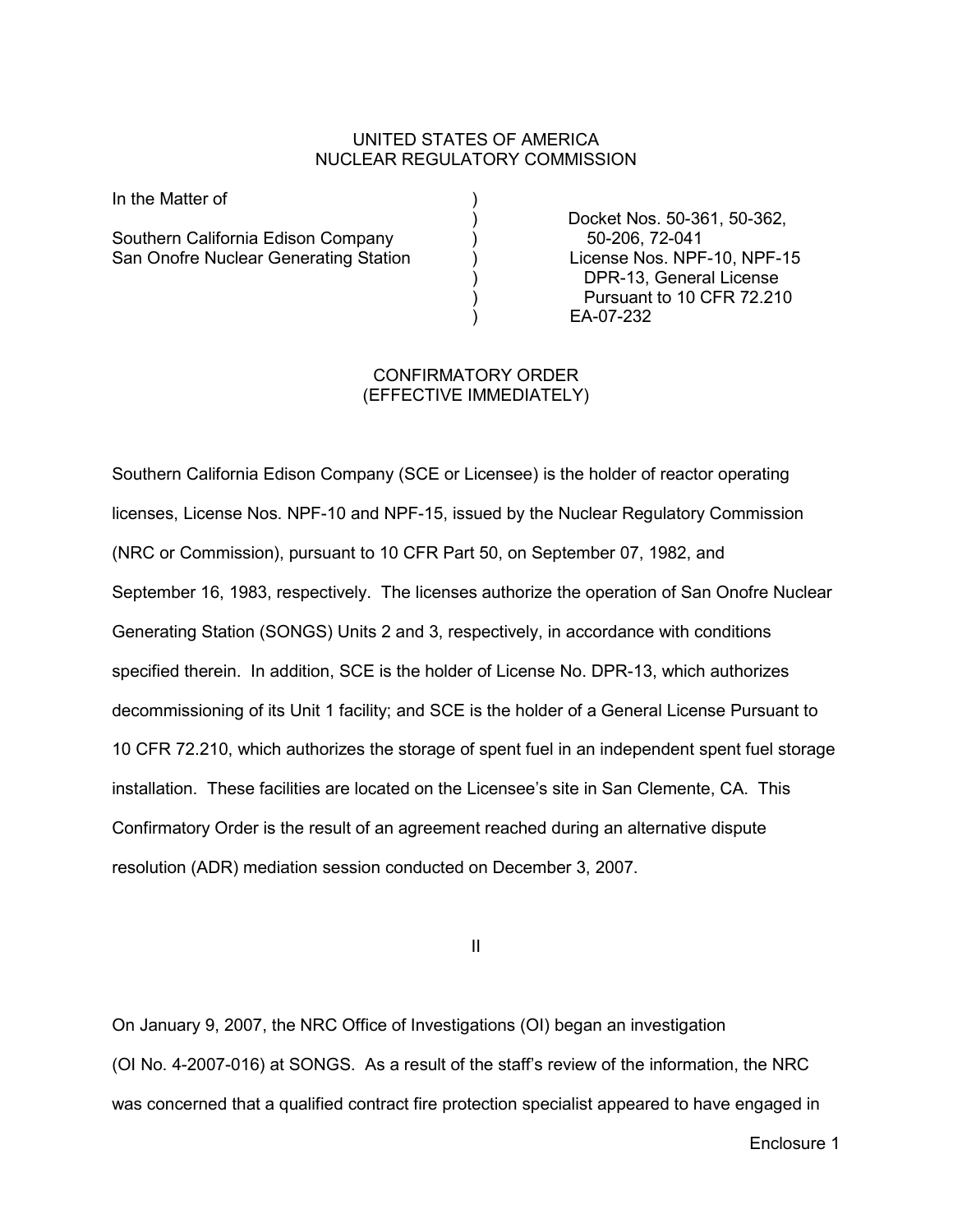Southern California Edison Company EA-07-232 - 2 -

deliberate misconduct. Specifically, on multiple occasions from April 2001 to December 2006, the fire protection specialist appeared to provide inaccurate information on firewatch records to indicate that hourly firewatch rounds had been completed when they had not been completed. The NRC's preliminary findings were discussed in a letter to SCE dated September 27, 2007. That letter identified an apparent violation of 10 CFR 50.9 that was being considered for escalated enforcement action, and identified the NRC's concern that the fire protection specialist's actions may have involved willfulness in the form of deliberate misconduct. The NRC's assessment concluded that the missed firewatch rounds, absent willfulness, have very low safety significance based on a bounding risk analysis, as discussed in our September 27, 2007, letter. However, the NRC was considering escalated enforcement in this case because the apparent violation involved willfulness and because of the lack of management oversight over firewatches during the midnight shifts for a period of approximately 5  $\frac{1}{2}$  years.

Both SONGS and the NRC noted that the NRC has substantiated several instances of willful violations at SONGS in the past year.

- 1) On November 1, 2006, one SL IV NCV (licensee-identified) was issued to SONGS involving a radiographer who deliberately failed to follow a Radiation Work Permit (EA-06-084).
- 2) On March 15, 2007, two SL IV cited violations were issued involving security-related information that is not publicly available (EA-06-303).
- 3) On June 29, 2007, one SL IV cited violation was issued involving security-related information that is not publicly available (EA-07-147).
- 4) On November 7, 2007, one SL IV cited violation was issued involving an I&C technician who willfully failed to control the work activities of an unqualified I&C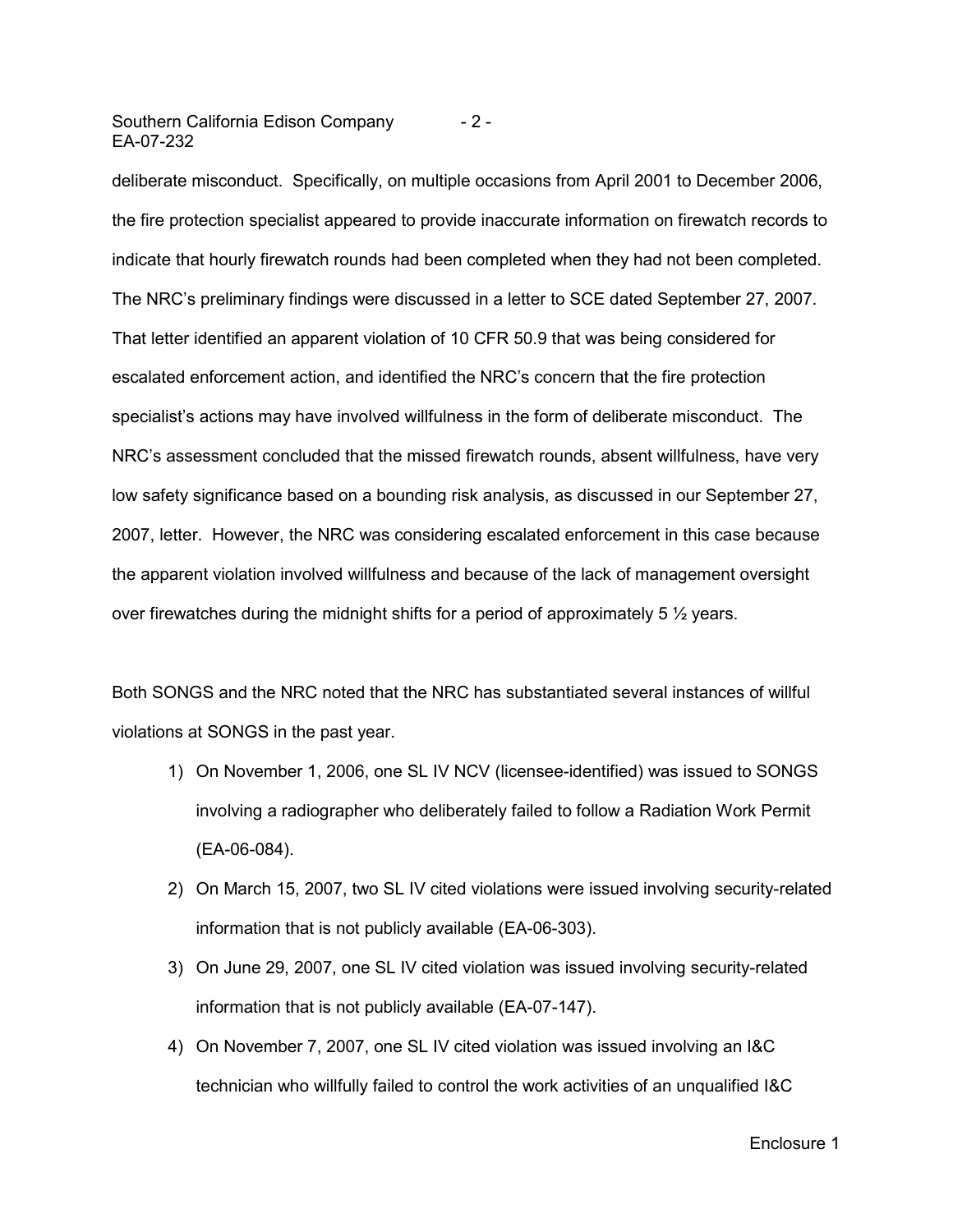Southern California Edison Company EA-07-232 - 3 -

> technician when performing work on safety-related equipment, resulting in inoperability (EA-07-141).

In addition, OI is investigating other instances of willful violations. In an attempt to resolve the issue you requested ADR with the NRC. ADR is a general term encompassing various techniques for resolving conflict outside of court using a neutral third party. The technique that the NRC has decided to employ is mediation. In requesting ADR, SCE noted the high number of substantiated willful violations that have been identified at SONGS during such a short time period, and SCE expressed its concern that SONGS might have an issue related to its safety culture.

On December 3, 2007, the NRC and SCE met in an ADR session mediated by a professional mediator, arranged through Cornell University's Institute on Conflict Resolution. At the conclusion of the ADR session, SCE and the NRC reached an Agreement in Principle. This Confirmatory Order is issued pursuant to the agreement reached during the ADR process.

III

During the December 3, 2007, ADR session, a preliminary settlement agreement was reached. Pursuant to the ADR agreement, the following are the terms and conditions agreed upon in principle by SCE and the NRC relating to the issues described in the NRC's letter to SCE dated September 27, 2007.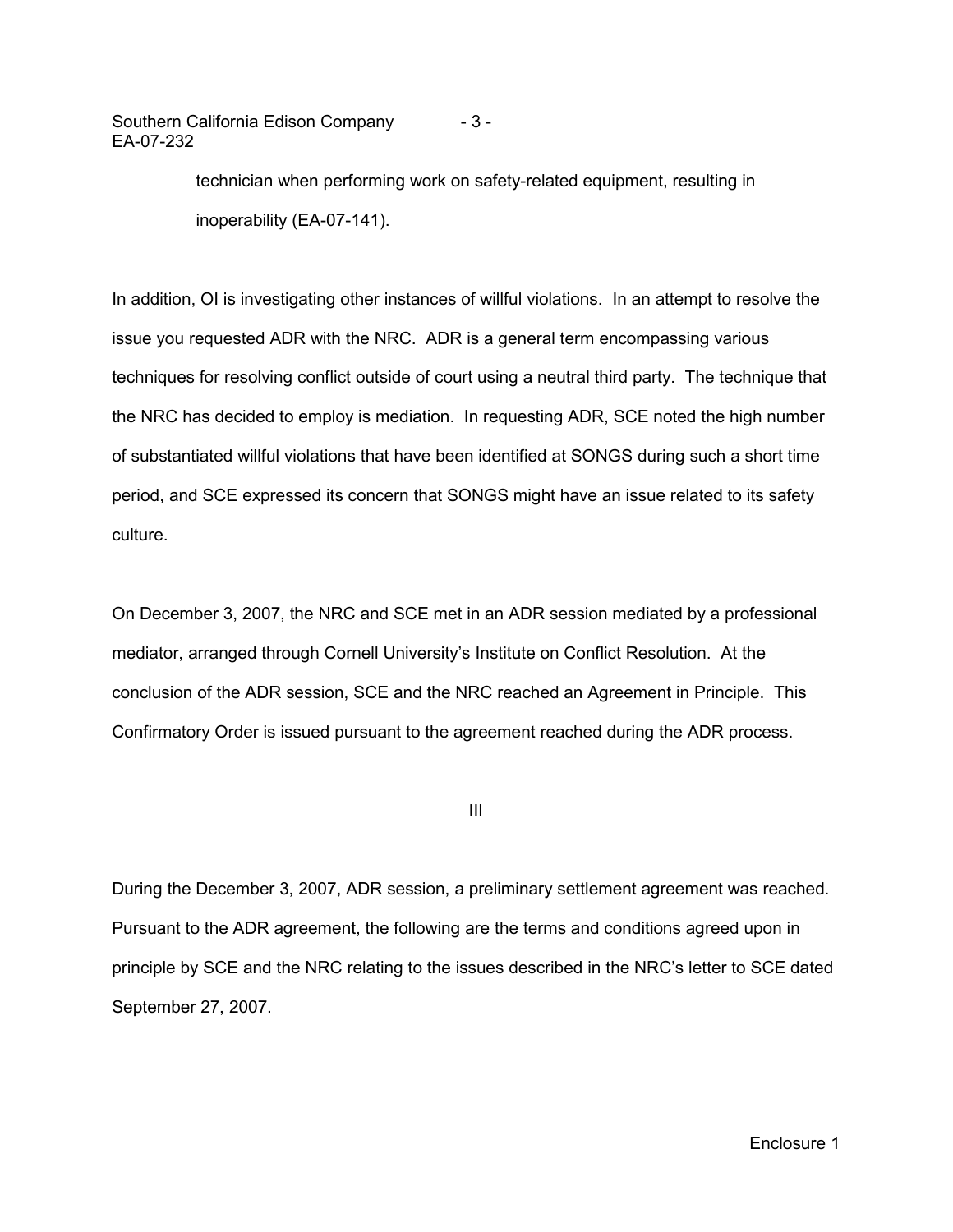Southern California Edison Company EA-07-232  $- 4 -$ 

Whereas, the NRC and SCE agree that a contract firewatch person deliberately failed to perform firewatch rounds and falsified associated documentation as described in EA-07-232 dated September 27, 2007.

Whereas, the NRC and SCE agree that an I&C on-the-job trainer willfully did not adequately control the actions of a trainee as described in EA-07-141 dated November 7, 2007.

Whereas, the NRC and SCE agree that several apparent willful violations have occurred from 2005 to present that may involve safety culture issues.

The following are the specific actions that were agreed upon.

- 1. By January 31, 2008, SCE will perform a common cause evaluation of known recent events, actually or potentially involving willful events to determine the root and contributing causes for the collective issues. This evaluation will include an analysis to determine if any deficiencies of safety culture components were significant contributors. The results of this evaluation will be factored into the Corrective Action Program and addressed in other ongoing related efforts, as appropriate.
- 2. By February 29, 2008, SCE will provide the NRC with a Corrective Action Plan that includes the results of Item 1 and provides the following key elements:
	- a. A monitoring program to determine the effectiveness of the Corrective Action Plan developed pursuant to this Item 2.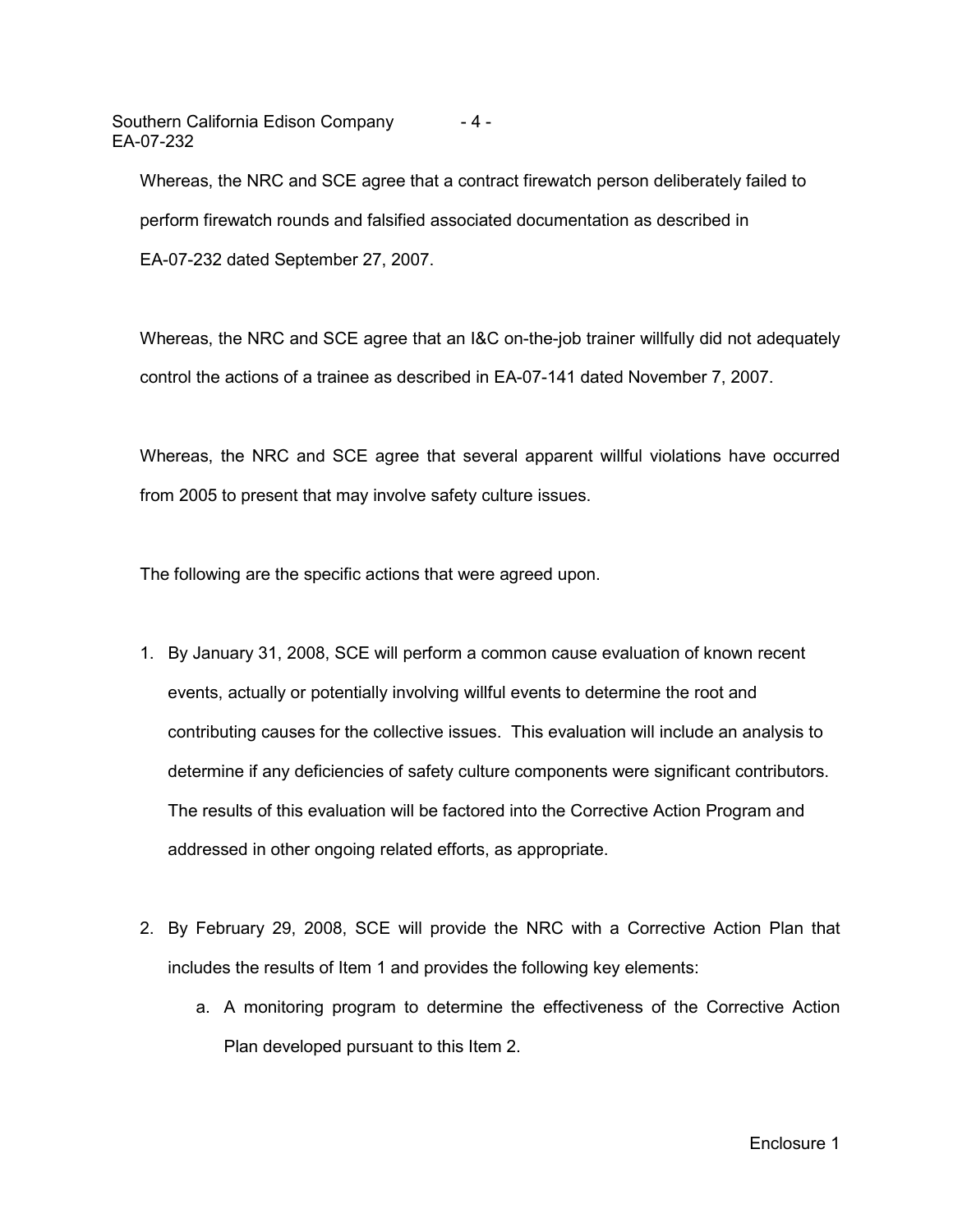Southern California Edison Company EA-07-232 - 5 -

- b. By June 30, 2008, SCE will conduct multi-day interventions that reinforce fundamental company values. SONGS will ensure that this effort includes the elements of a strong nuclear safety culture to prevent deliberate misconduct – related violation issues. The intent of the interventions will be to focus leaders and managers on the importance of balancing accountability and encouraging workers to self-report errors and the importance of communicating this to their workers.
- c. SCE will expand the Corporate Ethics Program to encompass long-term (i.e., greater than 90 days) managers and supervisors of independent contract workers at SONGS, who will be required to take the integrity training in 2008. SCE will conduct training for SONGS managers and supervisors in 2008 and other SCE SONGS employees in 2009.
- d. SCE will conduct a safety culture assessment by an independent outside organization by April 1, 2008, that will provide trends of key cultural performance indicators related at a minimum, to: (a) Nuclear Safety Culture and Performance, (b) Safety Conscious Work Environment (c) General Culture and Work Environment. By June 30, 2008, the results of this assessment will be factored into the Corrective Action Program and addressed in other ongoing related efforts, as appropriate.
- e. By April 1, 2008, SCE will further enhance the new employee orientation and the general employee training programs to better ensure that new and periodically retrained personnel clearly understand that deliberate acts of non-compliance with regulations or procedures will not be tolerated and could result in a significant disciplinary action up to and including termination.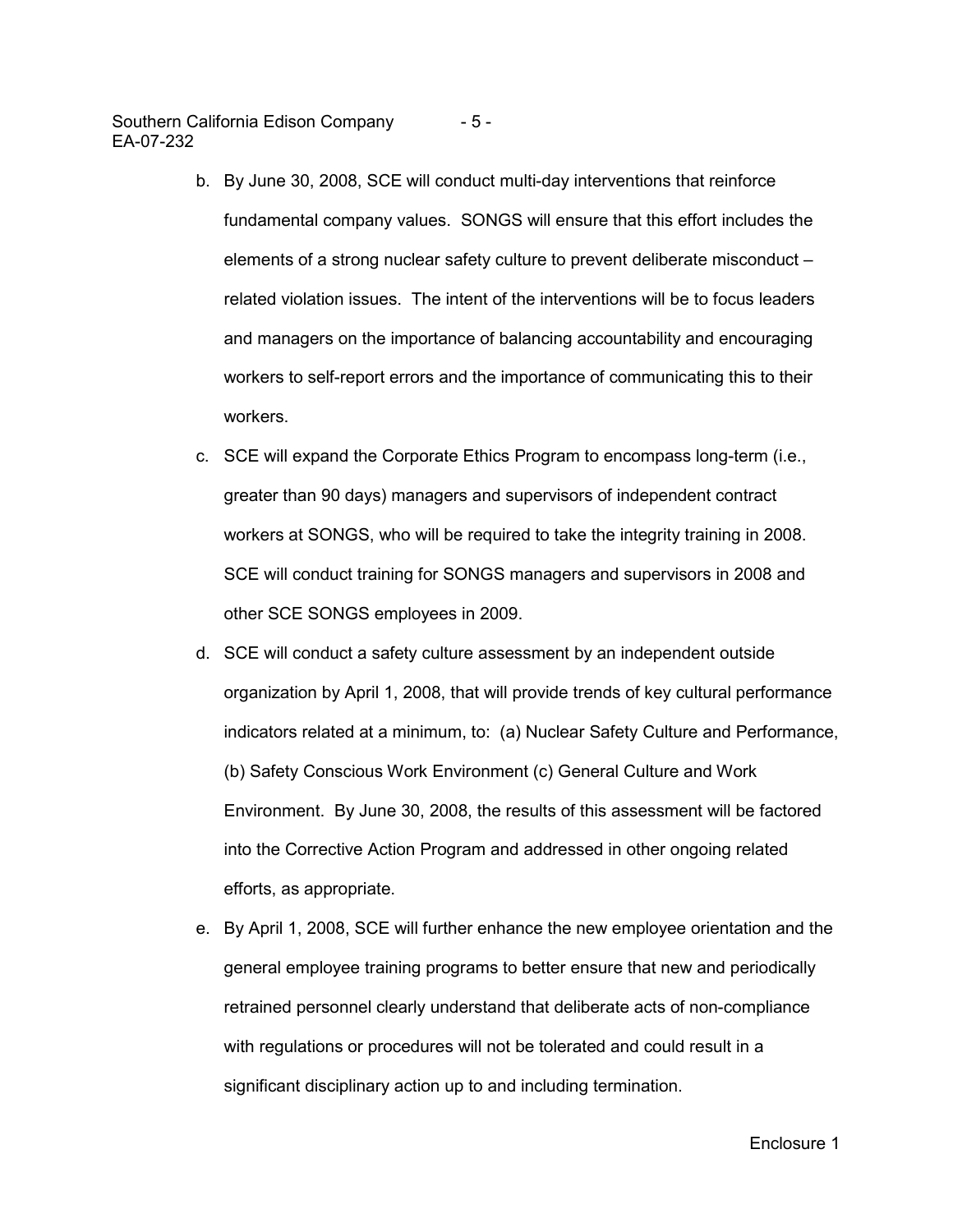Southern California Edison Company EA-07-232 - 6 -

- f. By September 30, 2008, SCE will develop and begin conducting training (for managers and supervisors) on techniques that can be used to monitor that workers are implementing procedures as instructed.
- g. By April 1, 2008, SCE will enhance its existing disciplinary process to provide more detailed guidance in cases involving a deliberate misconduct-related violation. This process will communicate to the workforce specific escalating disciplinary actions that may be taken in response to initial and/or repeat deliberate misconduct by individual contributors and supervisors/managers. Communication of process enhancements will focus personnel on the importance of balancing accountability and encouraging workers to self-report errors and the importance of communicating this with their workers.
- h. By April 1, 2008, SCE will revise the SONGS training lesson for On-the-Job Training (OJT) trainers and provide this training to all OJT trainers and trainees. The revised OJT training will reinforce the responsibilities of the trainer and the trainees. Emphasis will be placed on the expectations of a trainer while his/her trainee is performing work during an OJT session.
- i. SCE will take steps to incentivize on-site service contractors to help SCE address the issues that have resulted in deliberate misconduct-related violations. If SCE is unable to negotiate acceptable programs by a particular contractor, then SCE will impose additional oversight to ensure the performance of the contractor and its personnel meets specified criteria.
- j. By April 1, 2008, SCE will incorporate into the SONGS oversight surveillance program, periodic sampling of repetitive rounds and log-keeping activities to provide reasonable assurance that actions to deter and detect instances of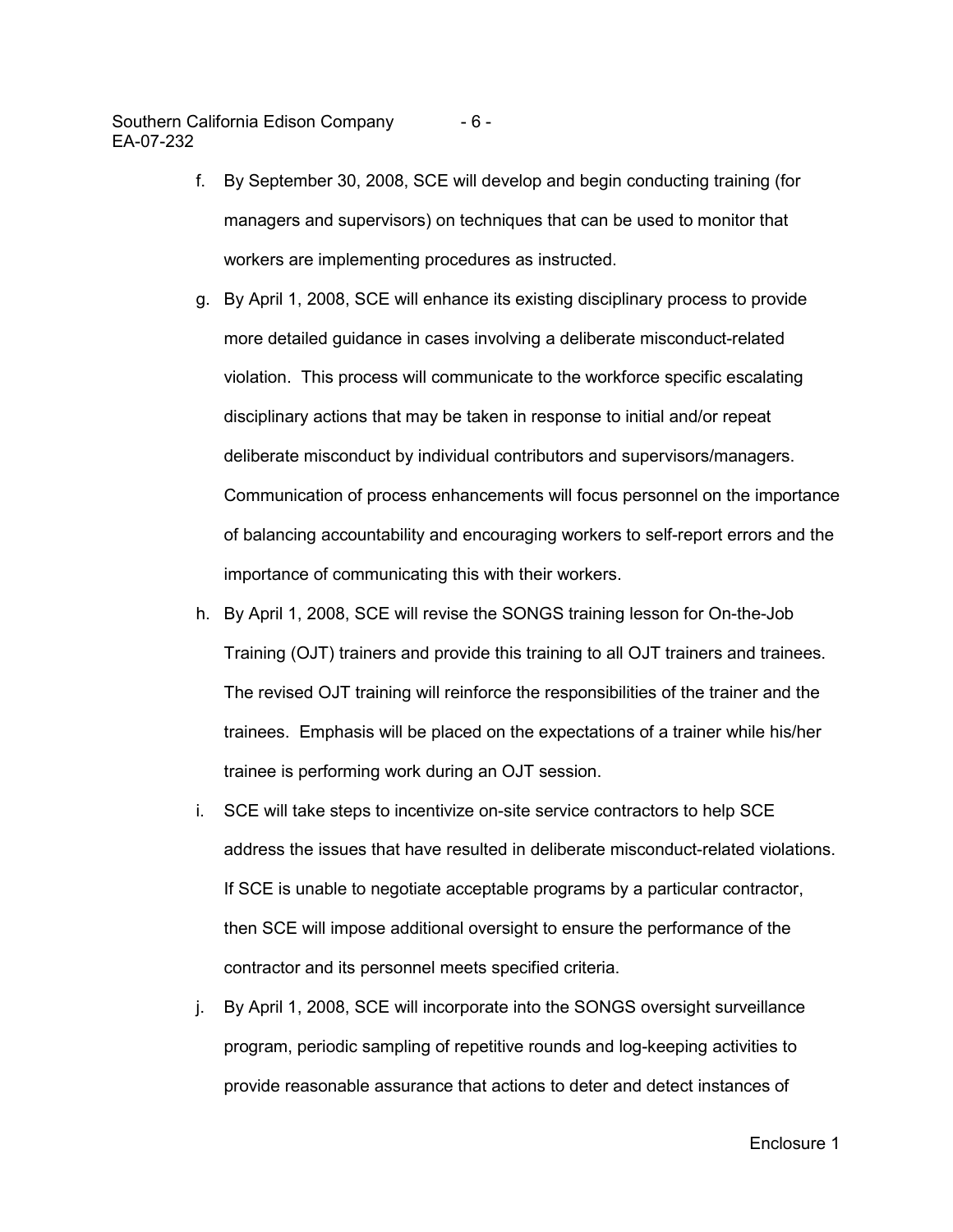Southern California Edison Company EA-07-232 - 7 -

> deliberate non-compliance are effective. This oversight will include sampling of SCE and contractor activities.

- k. SCE will use multiple site-wide communication tools (e.g., "All Hands" meetings, monthly "Manager and Supervisor Forum" meetings, and written communications) to emphasize to employees and contractors at SONGS the need to comply with job rules, regulations, and procedures and potential consequences when compliance does not occur.
- l. Upon completion of the terms of the Confirmatory Action Order, SCE will provide the NRC with a letter discussing its basis for concluding that the Order has been satisfied.

For the period of 6 months following issuance of this Order, the NRC will grant enforcement discretion if it concludes that the provisions of Section VII.B.4 of the Enforcement Policy have been met. Similar violations identified after this 6-month period may be actionable under the NRC Enforcement Policy.

Based on the above actions, the NRC agrees to refrain from issuing a civil penalty or a Notice of Violation for EA 07-232. The resulting Confirmatory Order will, however, be considered by the NRC for any assessment of SONGS plant performance under the NRC's Reactor Oversight Process, as appropriate.

By 30 days after issuance of the Order, SCE will provide to the NRC under separate letter its response to the three issues addressed by the NRC in its letter dated September 27, 2007, (EA 07-232) and for NRC letter dated November 7, 2007, (EA 07-141), the extent to which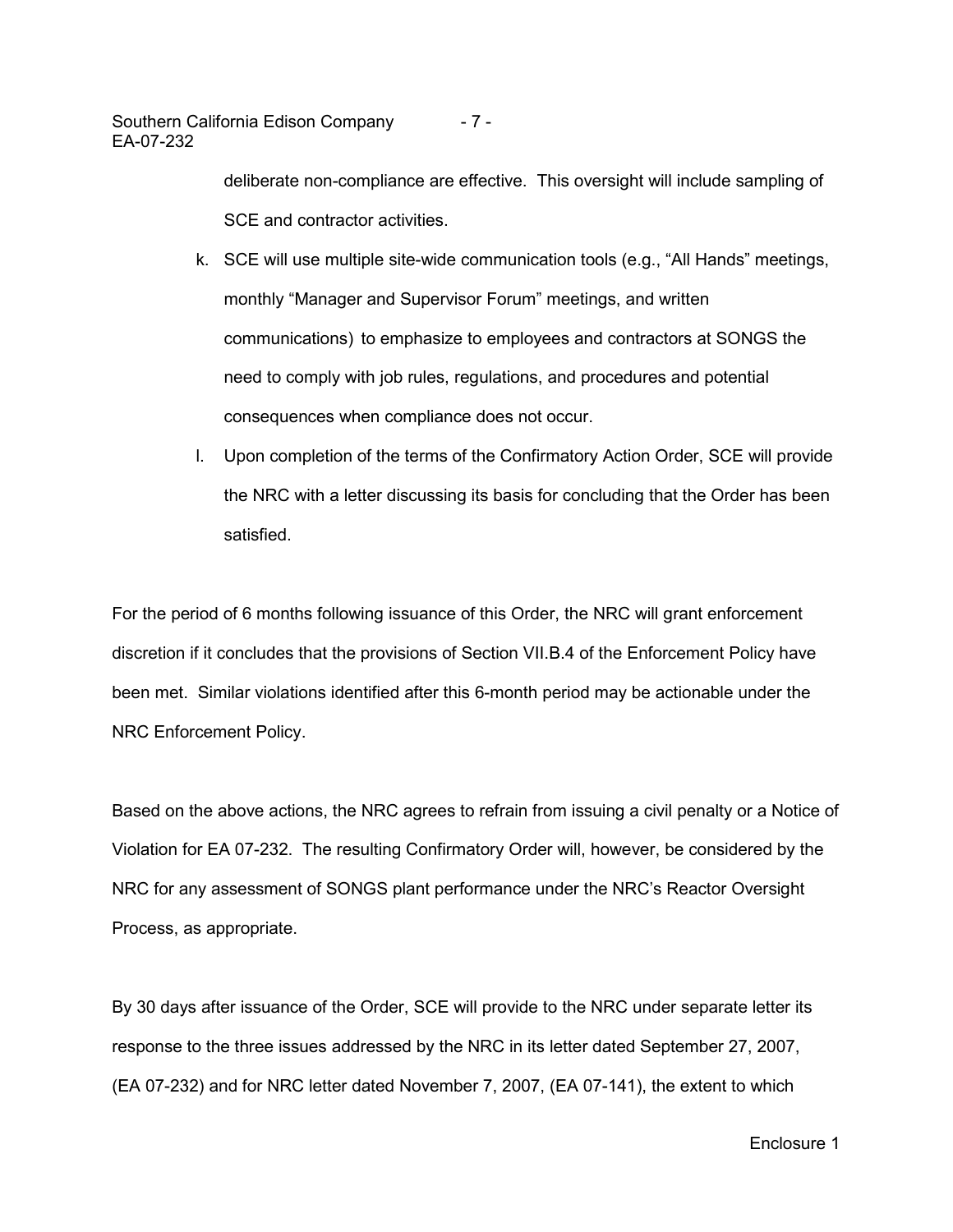Southern California Edison Company EA-07-232 - 8 -

trainers may fail to follow the procedural requirements of Section 6.3.2 of SONGS Training Procedure SO123-XV-27.

On January 8, 2008, SCE consented to issuing this Order with the commitments, as described in Section V below. SCE further agreed that this Order is to be effective upon issuance and that it has waived its right to a hearing.

IV

Since SCE has agreed to take additional actions to address NRC concerns, as set forth in Section III above, the NRC has concluded that its concerns can be resolved through issuance of this Order.

I find that the Licensee's commitments as set forth in Section V are acceptable and necessary and conclude that with these commitments the public health and safety are reasonably assured. In view of the foregoing, I have determined that public health and safety require that the Licensee's commitments be confirmed by this Order. Based on the above and the Licensee's consent, this Order is immediately effective upon issuance.

V

Accordingly, pursuant to Sections 104, 161b, 161i, 161o, 182, and 186 of the Atomic Energy Act of 1954, as amended, the Commission's regulations in 10 CFR 2.202, and 10 CFR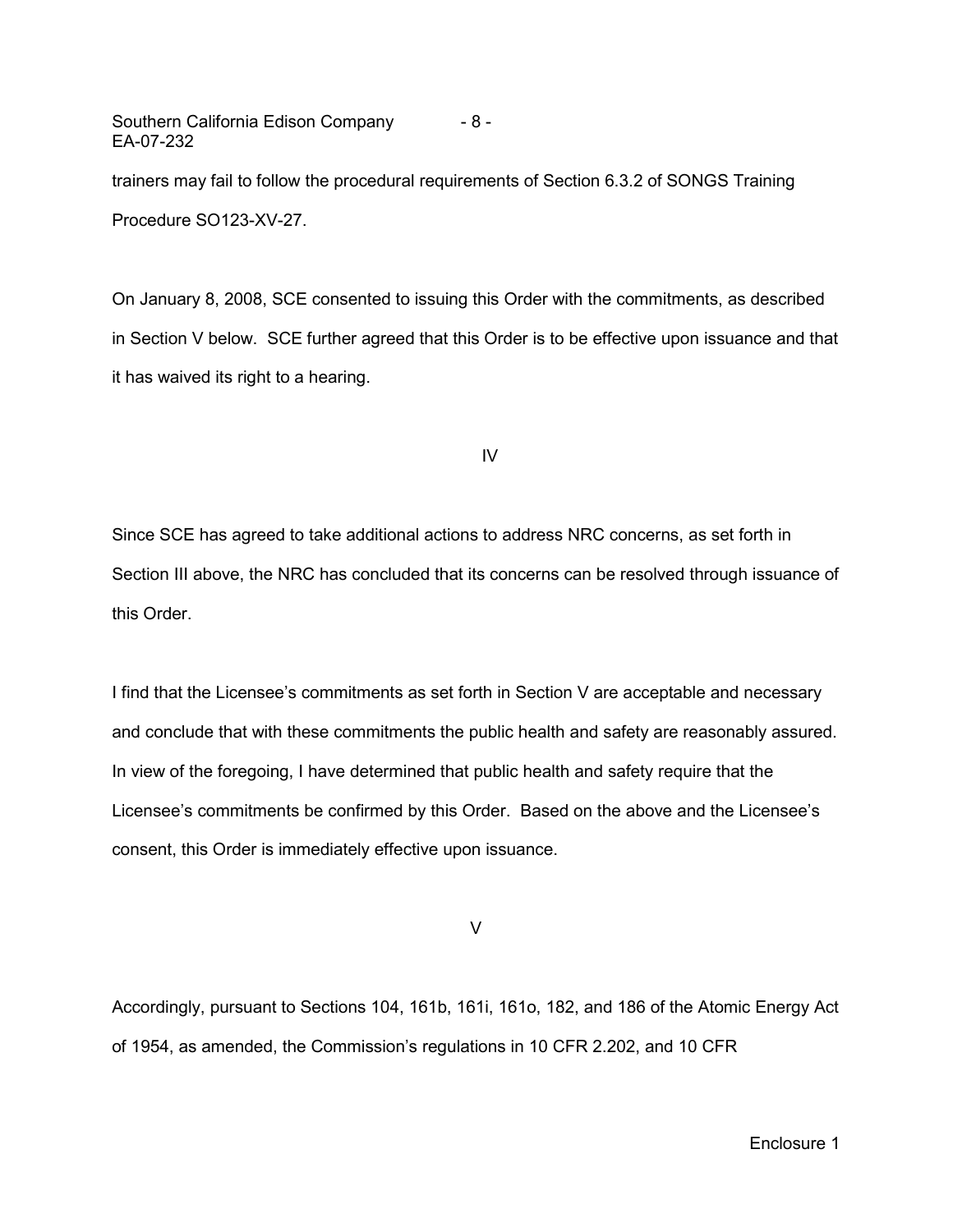Southern California Edison Company EA-07-232 - 9 -

Parts 50 and 72, IT IS HEREBY ORDERED, EFFECTIVE IMMEDIATELY, THAT LICENSE NOs. NPF-10, NPF-15, and DPR-13, and SCE's General License Pursuant to 10 CFR 72.210, ARE MODIFIED AS FOLLOWS:

- 1. By January 31, 2008, SCE will perform a common cause evaluation of known recent events, actually or potentially involving willful events to determine the root and contributing causes for the collective issues. This evaluation will include an analysis to determine if any deficiencies of safety culture components, as defined by NRC's Inspection Manual Chapter (IMC) 0305, "Operating Reactor Assessment Program," were significant contributors. The results of this evaluation will be factored into the Corrective Action Program and addressed in other ongoing related efforts, as appropriate.
- 2. By February 29, 2008, SCE will provide the NRC with a Corrective Action Plan that includes the results of Item 1 and provides the following key elements:
	- a. A monitoring program to determine the effectiveness of the Corrective Action Plan developed pursuant to this Item 2.
	- b. By June 30, 2008, SCE will conduct multi-day interventions that reinforce fundamental company values. SONGS will ensure that this effort includes the elements of a strong nuclear safety culture to prevent deliberate violations. The intent of the interventions will be to focus leaders and managers on the importance of balancing accountability and encouraging workers to self-report errors and the importance of communicating this to their workers.
	- c. SCE will expand the Corporate Ethics Program to encompass long-term (i.e., greater than 90 days) managers and supervisors of independent contract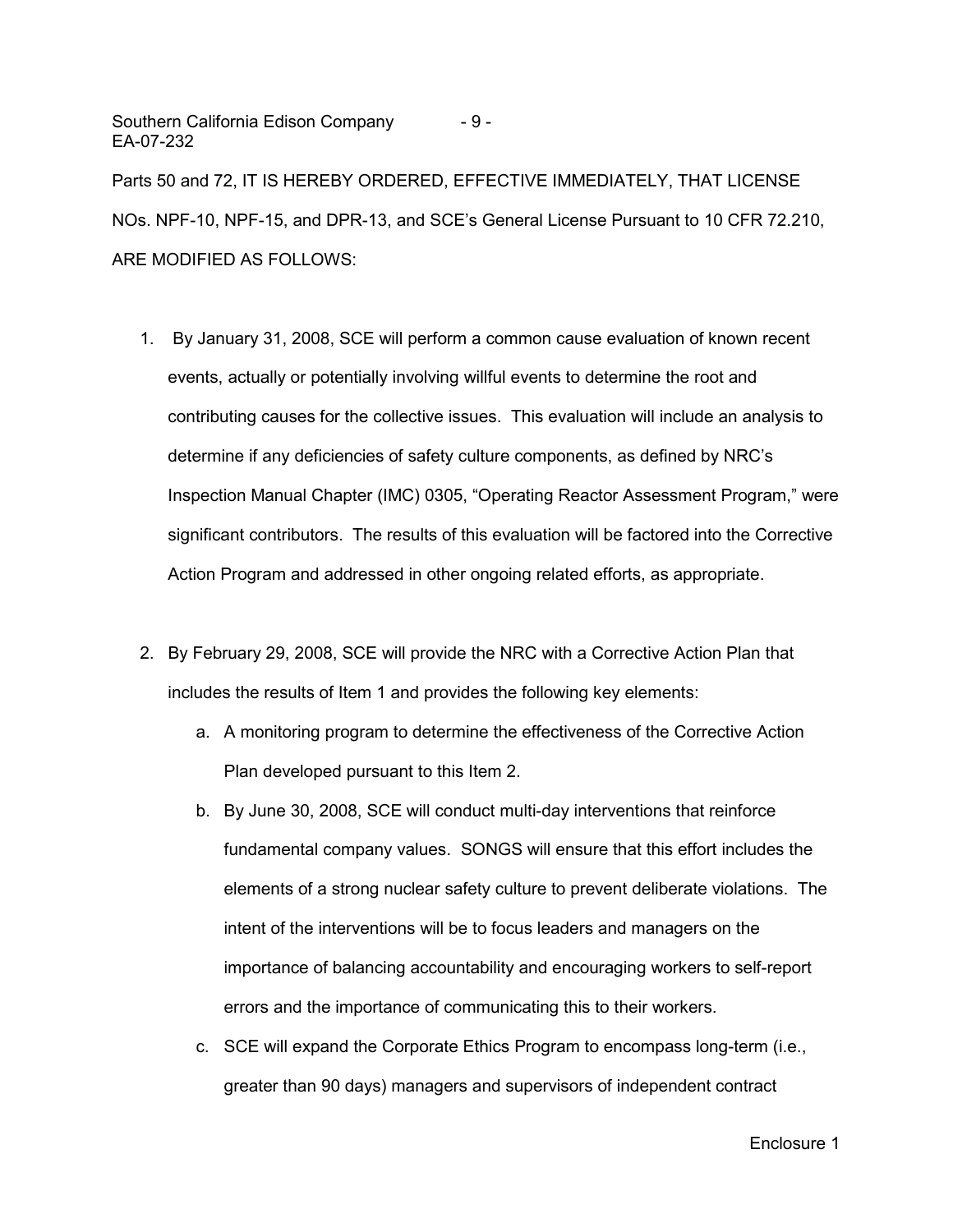Southern California Edison Company - 10 - EA-07-232

> workers at SONGS, who will be required to take the integrity training in 2008. SCE will conduct training for SONGS managers and supervisors in 2008 and other SCE SONGS employees in 2009.

- d. SCE will conduct a safety culture assessment by an independent third-party organization by April 1, 2008. By June 30, 2008, the results of this assessment will be factored into the Corrective Action Program and addressed in other ongoing related efforts, as appropriate.
- e. By April 1, 2008, SCE will further enhance the new employee orientation and the general employee training programs to better ensure that new and periodically retrained personnel clearly understand that deliberate acts of non-compliance with regulations or procedures will not be tolerated and could result in a significant disciplinary action up to and including termination.
- f. By September 30, 2008, SCE will develop and begin conducting training (for managers and supervisors) on techniques that can be used to monitor that workers are implementing procedures as instructed.
- g. By April 1, 2008, SCE will enhance its existing disciplinary process to provide more detailed guidance in cases involving a deliberate misconduct-related violation. This process will communicate to the workforce specific escalating disciplinary actions that may be taken in response to initial and/or repeat deliberate misconduct by individual contributors and supervisors/managers. Communication of process enhancements will focus personnel on the importance of balancing accountability and encouraging workers to self-report errors and the importance of communicating this with their workers.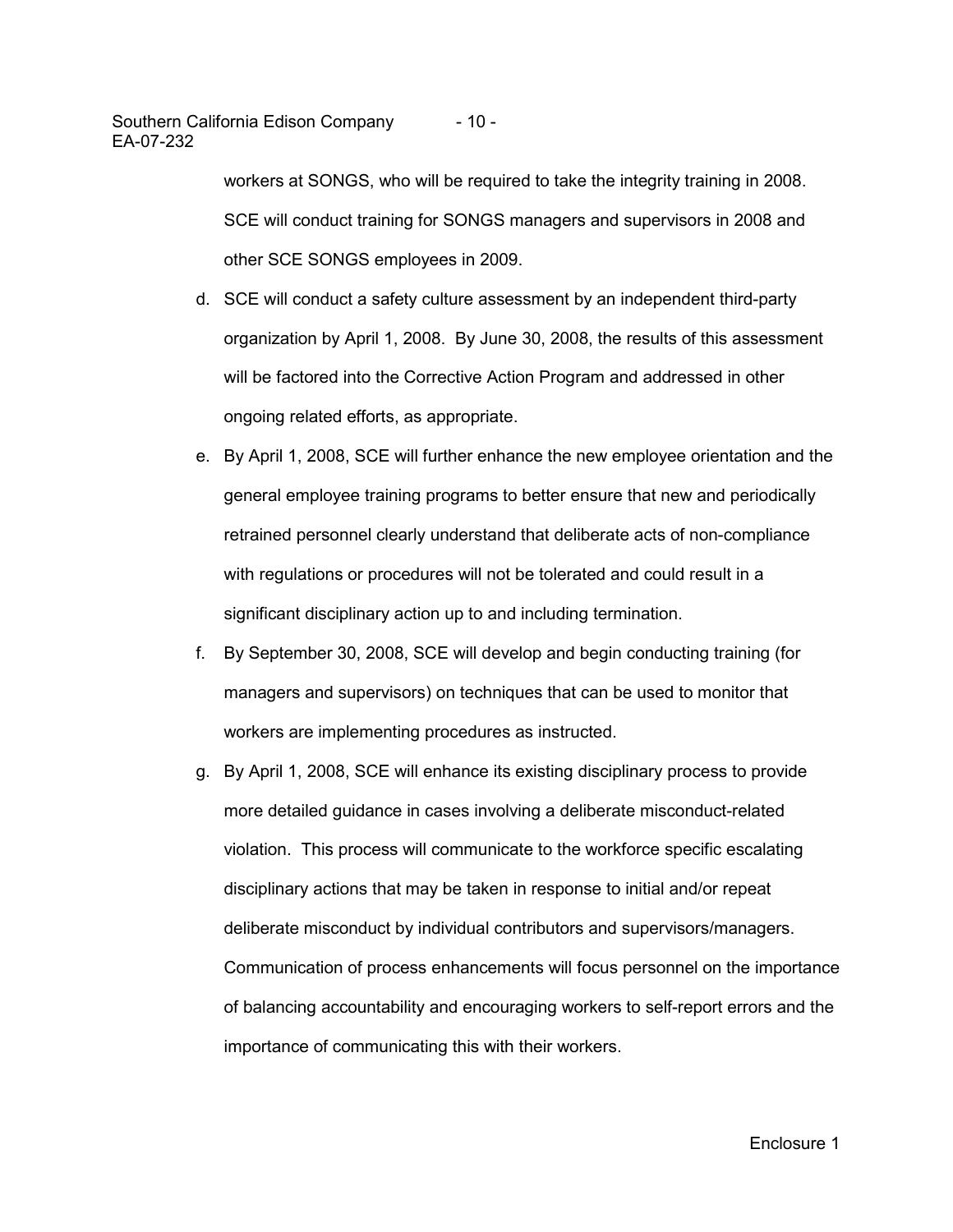Southern California Edison Company - 11 - EA-07-232

- h. By April 1, 2008, SCE will revise the SONGS training lesson for OJT trainers and provide this training to all OJT trainers and trainees. The revised OJT training will reinforce the responsibilities of the trainer and the trainees. Emphasis will be placed on the expectations of a trainer while his/her trainee is performing work during an OJT session.
- i. SCE will take steps to develop and implement incentives for on-site service contractors to help SCE address the issues that have resulted in deliberate misconduct-related violations. If SCE is unable to negotiate acceptable programs by a particular contractor, then SCE will impose additional oversight to ensure the performance of the contractor and its personnel meets specified criteria.
- j. By April 1, 2008, SCE will incorporate into the SONGS oversight surveillance program, periodic sampling of repetitive rounds and log keeping activities to provide reasonable assurance that actions to deter and detect instances of deliberate non-compliance are effective. This oversight will include sampling of SCE and contractor activities.
- k. SCE will use multiple site-wide communication tools to emphasize to employees and contractors at SONGS the need to comply with job rules, regulations, and procedures and potential consequences when compliance does not occur.
- l. Upon completion of the terms of the Confirmatory Action Order, SCE will provide the NRC with a letter discussing its basis for concluding that the Order has been satisfied.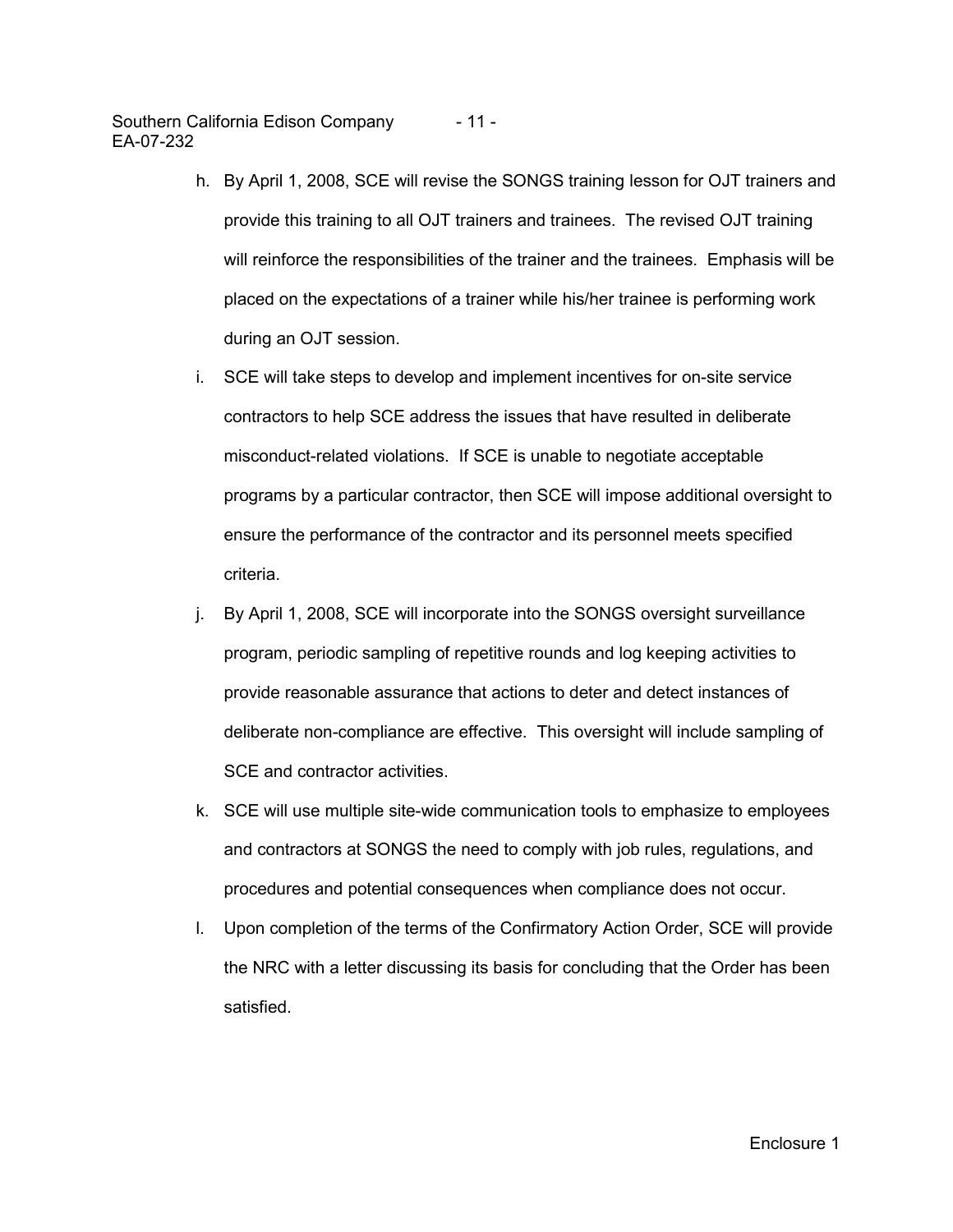Southern California Edison Company EA-07-232 - 12 -

> 3. By 30 days after issuance of the order, SCE will provide to the NRC under separate letter its response to the three issues addressed by the NRC in its letter dated September 27, 2007, (EA 07-232) and for NRC letter dated November 7, 2007, (EA 07-141), the extent to which trainers may fail to follow the procedural requirements of Section 6.3.2 of SONGS Training Procedure SO123-XV-27.

For the period of 6 months following issuance of this Order, the NRC will grant enforcement discretion if it concludes that the provisions of Section VII.B.4 of the Enforcement Policy have been met. Similar violations identified after this 6-month period may be actionable under the NRC Enforcement Policy.

Based on the above actions, the NRC agrees to refrain from issuing a civil penalty or a Notice of Violation for EA 07-232. The resulting Confirmatory Order will, however, be considered by the NRC for any assessment of SONGS plant performance under the NRC's Reactor Oversight Process, as appropriate.

The Regional Administrator, NRC Region IV, may relax or rescind, in writing, any of the above conditions upon a showing by SCE of good cause.

VI

Any person adversely affected by this Confirmatory Order, other than SCE, may request a hearing within 20 days of its issuance. Where good cause is shown, consideration will be given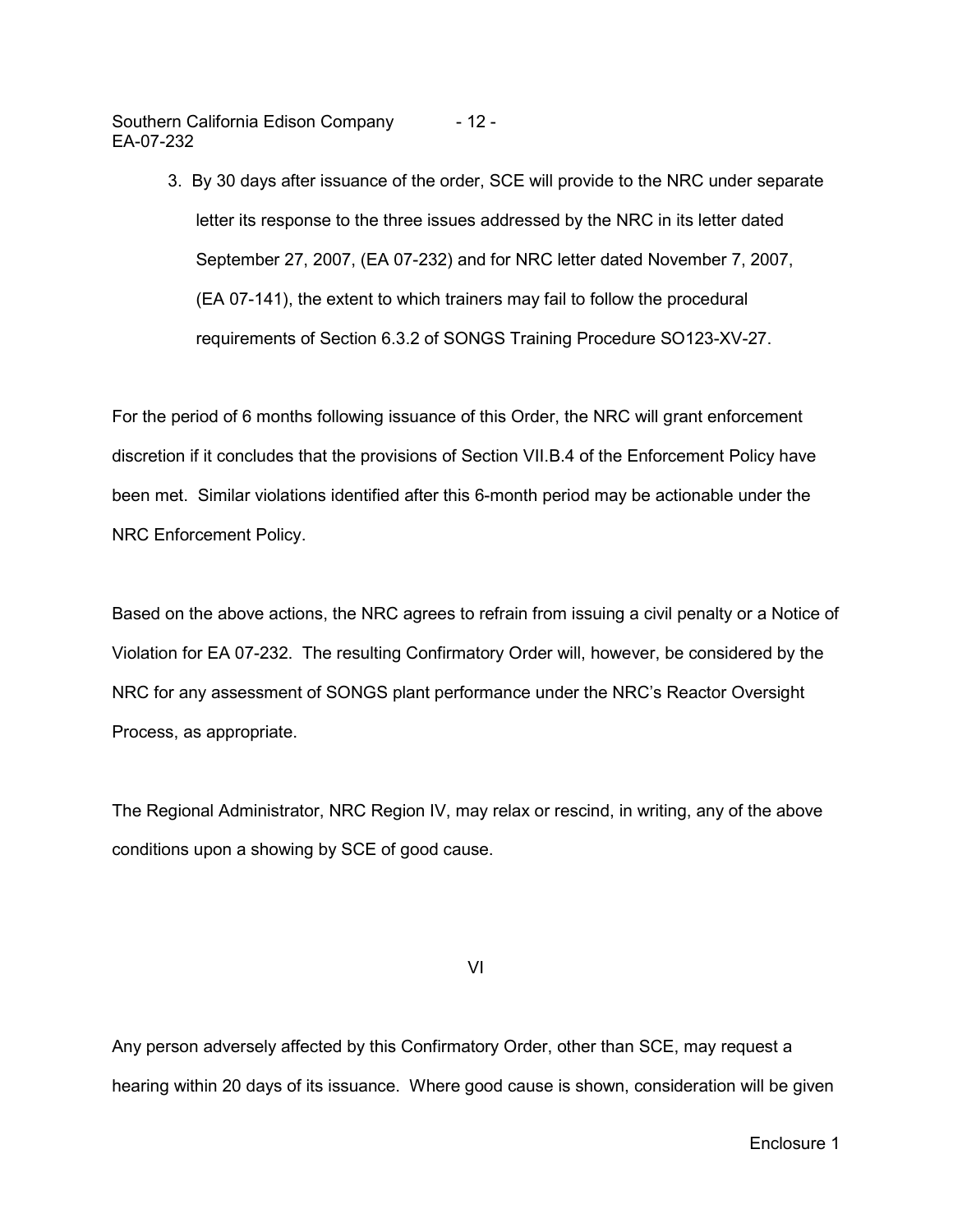Southern California Edison Company - 13 - EA-07-232

to extending the time to answer or request a hearing. A request for extension of time must be made in writing to the Director, Office of Enforcement, U.S. Nuclear Regulatory Commission, and include a statement of good cause for the extension.

A request for a hearing must be filed in accordance with the NRC E-Filing rule, which the NRC promulgated in August, 2007, 72 Fed. Reg. 49,139 (Aug. 28, 2007). The E-Filing process requires participants to submit and serve documents over the internet or, in some cases, to mail copies on electronic optical storage media. Participants may not submit paper copies of their filings unless they seek a waiver in accordance with the procedures described below.

To comply with the procedural requirements associated with E-Filing, at least five (5) days prior to the filing deadline the requestor must contact the Office of the Secretary by e-mail at HEARINGDOCKET@NRC.GOV, or by calling (301) 415-1677, to request (1) a digital ID certificate, which allows the participant (or its counsel or representative) to digitally sign documents and access the E-Submittal server for any NRC proceeding in which it is participating; and/or (2) creation of an electronic docket for the proceeding (even in instances when the requestor (or its counsel or representative) already holds an NRC-issued digital ID certificate). Each requestor will need to download the Workplace Forms Viewer™ to access the Electronic Information Exchange (EIE), a component of the E-Filing system. The Workplace Forms Viewer™ is free and is available at http://www.nrc.gov/site-help/e-submittals/installviewer.html. Information about applying for a digital ID certificate also is available on NRC's public website at http://www.nrc.gov/site-help/e-submittals/apply-certificates.html.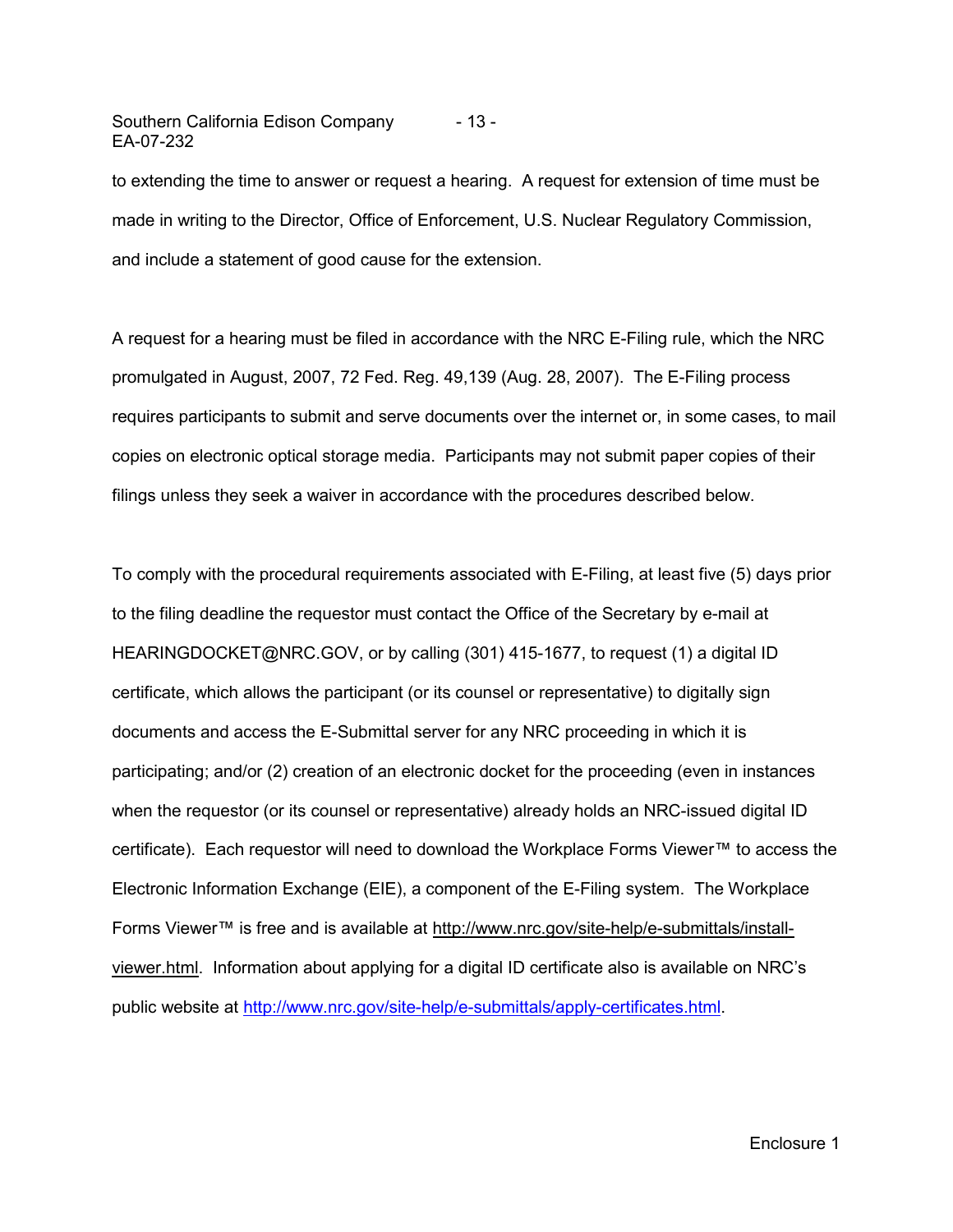Southern California Edison Company - 14 - EA-07-232

Once a requestor has obtained a digital ID certificate, had a docket created, and downloaded the EIE viewer, it can then submit a request for a hearing through EIE. Submissions should be in Portable Document Format (PDF) in accordance with NRC guidance available on the NRC public website at http://www.nrc.gov/site-help/e-submittals.html. A filing is considered complete at the time the filer submits its document through EIE. To be timely, electronic filings must be submitted to the EIE system no later than 11:59 p.m. Eastern Time on the due date. Upon receipt of a transmission, the E-Filing system time-stamps the document and sends the submitter an e-mail notice confirming receipt of the document. The EIE system also distributes an e-mail notice that provides access to the document to the NRC Office of the General Counsel and any others who have advised the Office of the Secretary that they wish to participate in the proceeding, so that the filer need not serve the document on those participants separately. Therefore, any others who wish to participate in the proceeding (or their counsel or representative) must apply for and receive a digital ID certificate before a hearing request is filed so that they may obtain access to the document via the E-Filing system.

A person filing electronically may seek assistance through the "Contact Us" link located on the NRC website at http://www.nrc.gov/site-help/e-submittals.html or by calling the NRC technical help line, which is available between 8:30 a.m. and 4:15 p.m., Eastern Time, Monday through Friday. The help line number is (800) 397-4209 or locally, (301) 415-4737.

Participants who believe that they have good cause for not submitting documents electronically must file a motion, in accordance with 10 C.F.R. 2.302(g), with their initial paper filing requesting authorization to continue to submit documents in paper format. Such filings must be submitted by (1) first class mail addressed to the Office of the Secretary of the Commission, U.S. Nuclear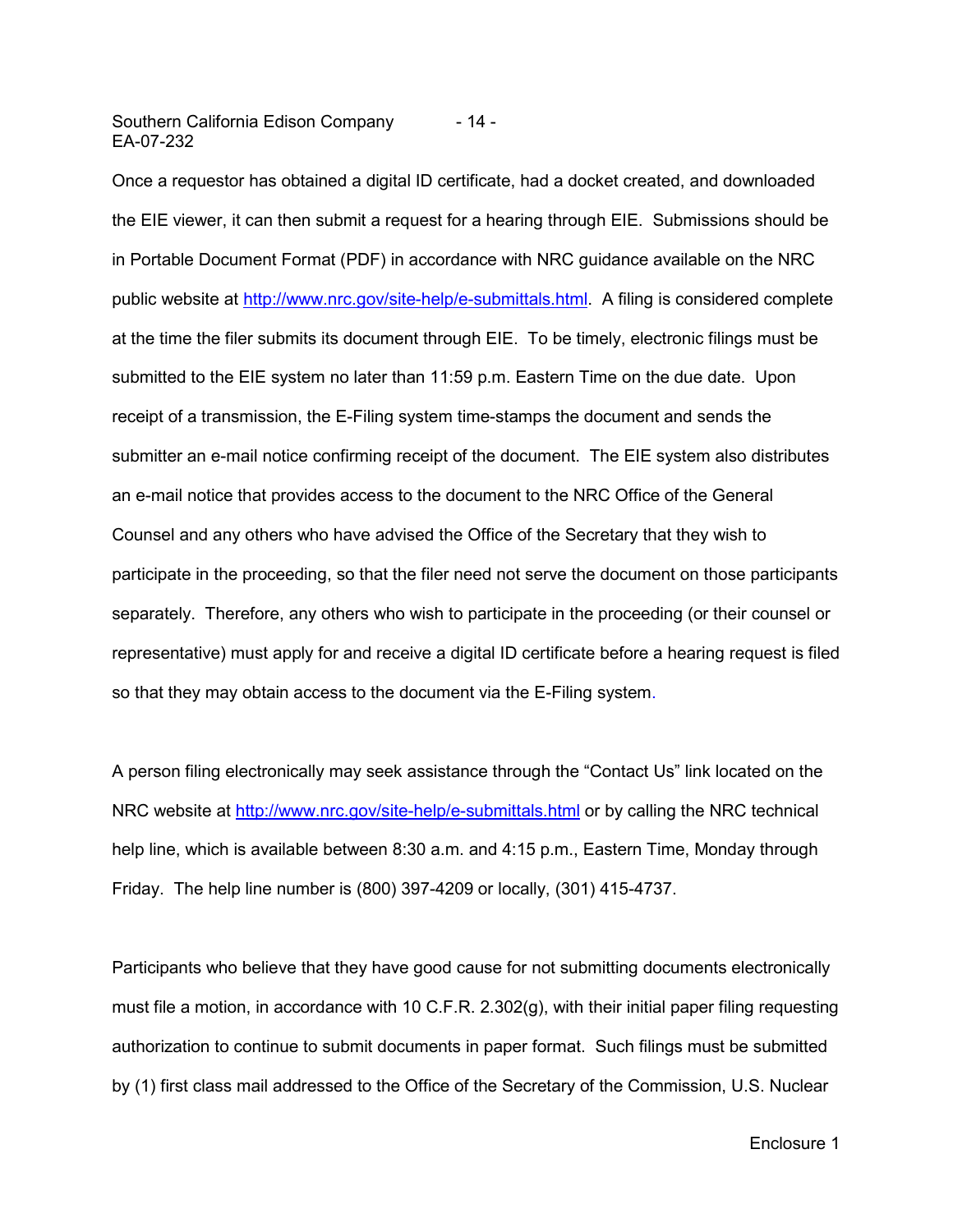Southern California Edison Company - 15 - EA-07-232

Regulatory Commission, Washington, DC 20555-0001, Attention: Rulemaking and Adjudications Staff; or (2) courier, express mail, or expedited delivery service to the Office of the Secretary, Sixteenth Floor, One White Flint North, 11555 Rockville, Pike, Rockville, Maryland, 20852, Attention: Rulemaking and Adjudications Staff. Participants filing a document in this manner are responsible for serving the document on all other participants. Filing is considered complete by first-class mail as of the time of deposit in the mail, or by courier, express mail, or expedited delivery service upon depositing the document with the provider of the service.

Documents submitted in adjudicatory proceedings will appear in NRC's electronic hearing docket which is available to the public at http://ehd.nrc.gov/EHD\_Proceeding/home.asp, unless excluded pursuant to an order of the Commission, an Atomic Safety and Licensing Board, or a Presiding Officer. Participants are requested not to include personal privacy information, such as social security numbers, home addresses, or home phone numbers in their filings. With respect to copyrighted works, except for limited excerpts that serve the purpose of the adjudicatory filings and would constitute a Fair Use application, Participants are requested not to include copyrighted materials in their works.

If a person other than SCE requests a hearing, that person shall set forth with particularity the manner in which his interest is adversely affected by this Order and shall address the criteria set forth in 10 C.F.R. 2.309(d).